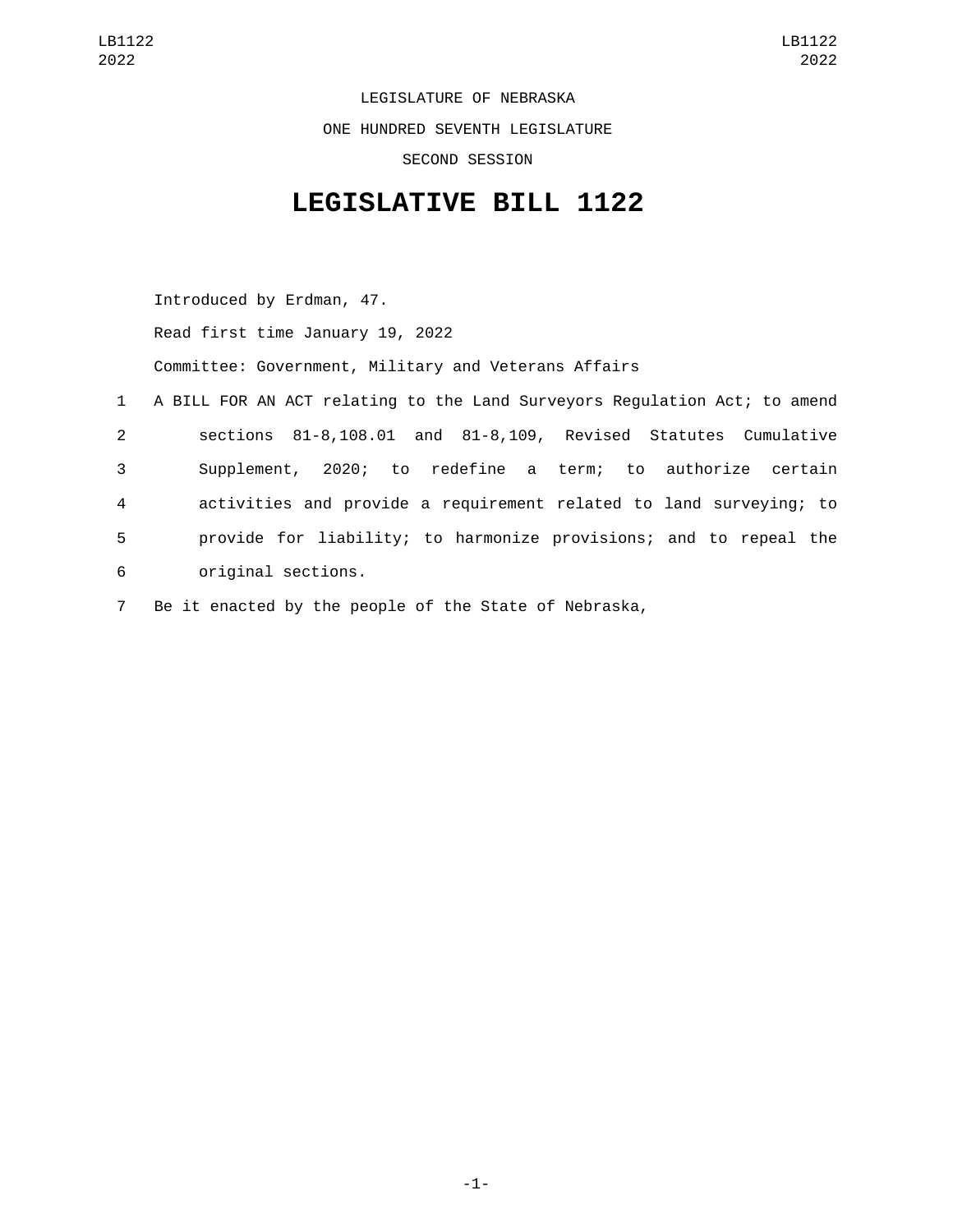Section 1. Section 81-8,108.01, Revised Statutes Cumulative 2 Supplement, 2020, is amended to read:

 81-8,108.01 Sections 81-8,108 to 81-8,127 and sections 3 and 4 of this act shall be known and may be cited as the Land Surveyors Regulation 5 Act.

 Sec. 2. Section 81-8,109, Revised Statutes Cumulative Supplement, 7 2020, is amended to read:

 81-8,109 For purposes of the Land Surveyors Regulation Act, unless 9 the context otherwise requires:

 (1) Board or examining board means the State Board of Examiners for 11 Land Surveyors;

 (2) Land surveyor means a person who engages in the practice of land 13 surveying;

 (3) Surveyor-in-training means a person (a) who is a graduate in an approved surveying or engineering curriculum of four years or more or who has had four or more years of experience in surveying work of a character satisfactory to the examining board and (b) who has successfully passed the examination in the fundamental surveying subjects and has received from the examining board a certificate stating that that portion of the examination has been successfully passed. The fee for such certificate and for the renewal of such certificate shall be set by the examining 22 board; and

 (4)(a) (4) Land surveying means the establishment or reestablishment of corners and boundaries and the location of lots, parcels, tracts, or divisions of land, which may include distance, direction, elevation, and acreage, and the correct determination and description of lots, parcels, tracts, or divisions of land for, but not limited to, any of the 28 following purposes:

29  $(i)$   $(a)$  To furnish a legal description of any tract of land to be used in the preparation of deeds of conveyance when the description is not the same as the one in the deed of conveyance to the current owner or

-2-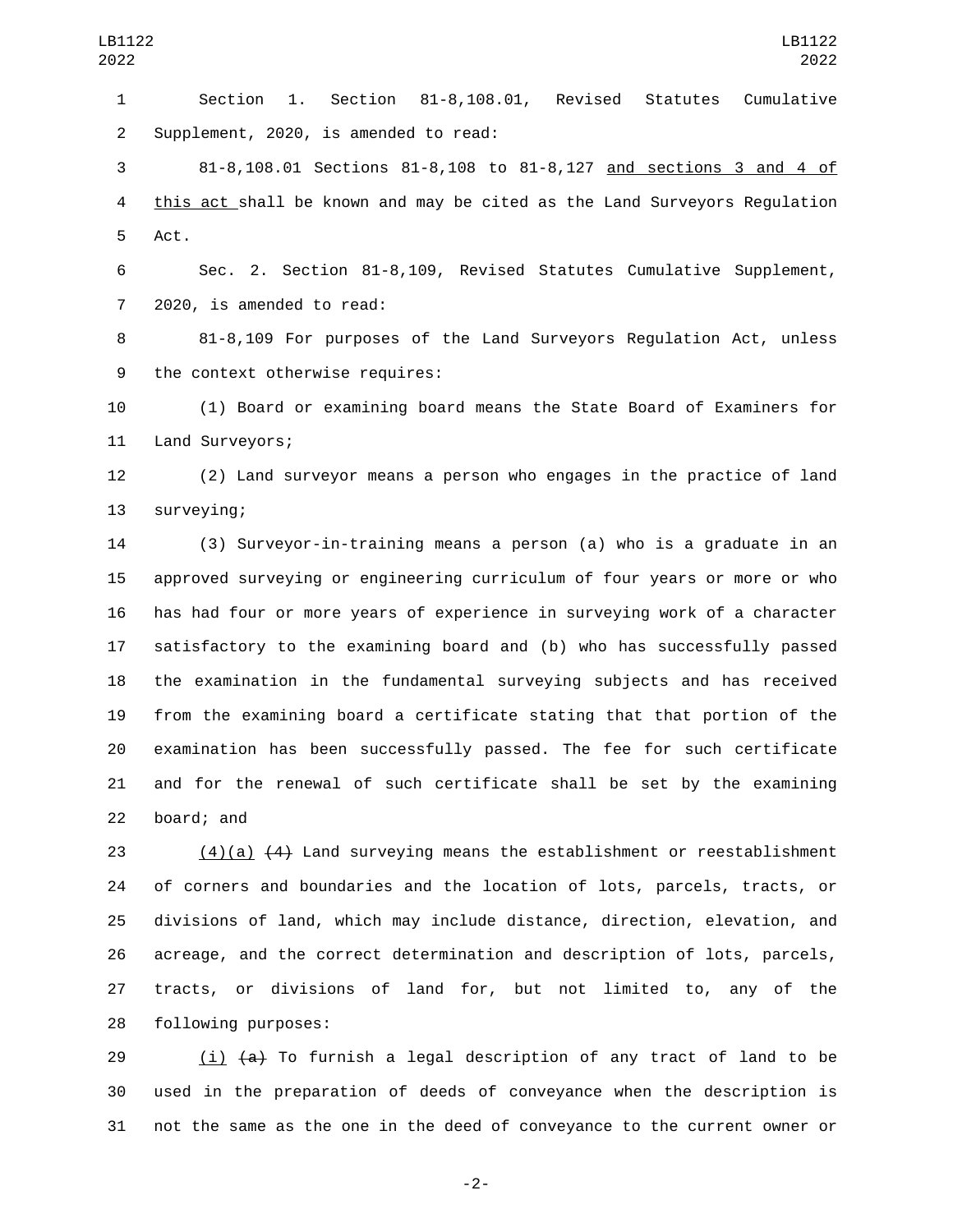when bearings, distances, or measurements are needed to properly describe 2 the tract being conveyed;

 (ii) (b) To furnish a legal description of any land surveyed to be used in the platting or subdividing of the land;4

 (iii)  $\left\lbrace e \right\rbrace$  To determine the amount of acreage contained in any land 6 surveyed; or

 (iv) (d) To furnish a topographic plat of a lot, parcel, tract, or division of land and locating natural and artificial features in the air, on the surface or subsurface of the earth, and on the beds or surface of bodies of water for the purpose of establishing the facts of size, area, shape, topography, and orientation of improved or unimproved real 12 property and appurtenances to the real property.

## (b) Land surveying includes a control survey.

 Sec. 3. (1) A land surveyor, any person assisting a land surveyor, 15 or a surveyor-in-training may:

 (a) Enter public or private lands or waterways in this state, except for buildings, for the purpose of making a land survey;

 (b) Investigate, recover, establish, reestablish, rehabilitate, 19 perpetuate, or use evidence of a boundary location;

 (c) Locate, relocate, use, install, perpetuate, or replace a survey 21 monument; and

 (d) Use any equipment that is required for the purpose of conducting 23 a land survey.

 (2) A vehicle used for land surveying shall be marked on the exterior with the name of the land surveyor or the firm which employs 26 such land surveyor.

 Sec. 4. Any land surveyor, person assisting a land surveyor, or surveyor-in-training who enters onto private property shall be liable for any actual damages done to such property by such land surveyor, person assisting such land surveyor, or surveyor-in-training, including damages done to crops. By such entry he or she shall forfeit any and all claims